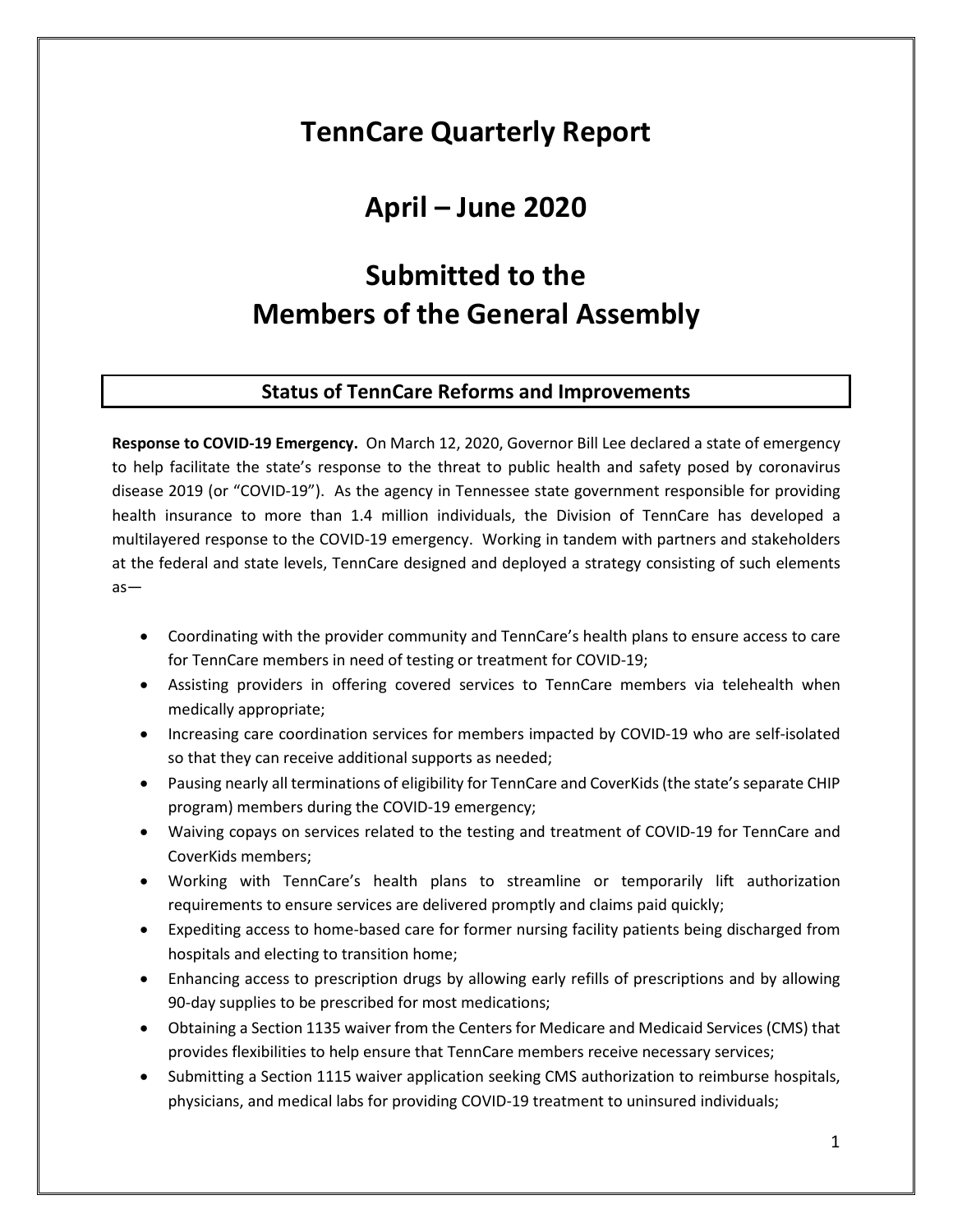- Obtaining federal approval to make supplemental retainer payments to providers of home- and community-based services for individuals with intellectual disabilities, as well as additional flexibilities to support these providers during the public health emergency;
- Assisting providers of long-term services and supports in reducing the spread of COVID-19 among individuals who are residents of nursing facilities; and
- Working with the federal government and healthcare providers in Tennessee to provide enhanced financial support for providers disproportionately affected by the COVID-19 emergency, including primary care providers, nursing facilities, dentists, and community mental health centers and other providers of behavioral health services.

Additional resources concerning TennCare's response to the COVID-19 pandemic are available on the agency's website at [https://www.tn.gov/tenncare/information-statistics/tenncare-information-about](https://www.tn.gov/tenncare/information-statistics/tenncare-information-about-coronavirus.html)[coronavirus.html.](https://www.tn.gov/tenncare/information-statistics/tenncare-information-about-coronavirus.html)

**Amendments to the TennCare Demonstration.** Seven proposed amendments to the TennCare Demonstration were in various stages of development during the April-June 2020 quarter.

Demonstration Amendment 35: Substance Use Disorder Services. In May 2018, TennCare submitted Demonstration Amendment 35 to CMS. Amendment 35 would modify the TennCare benefits package to cover residential substance use disorder (SUD) treatment services in facilities with more than 16 beds. The federal government classifies such facilities as "institutions for mental diseases" (IMDs), and federal law prohibits the expenditure of federal Medicaid dollars for services delivered to adults in these facilities. Historically, TennCare's managed care organizations (MCOs) were permitted to cover residential treatment services in IMDs, if the MCO determined that such care was medically appropriate and costeffective as compared to other treatment options. However, CMS recently issued regulations restricting the ability of MCOs to pay for services in these facilities. Specifically, the new federal regulation limits this option to treatment stays of no more than [1](#page-1-0)5 days per calendar month.<sup>1</sup> TennCare is seeking authority with Amendment 35 to allow enrollees to receive short-term services in IMDs beyond the 15-day limit in federal regulation, up to 30 days per admission.

As of the end of the April-June 2020 quarter, CMS's review of Amendment 35 was ongoing.

Demonstration Amendment 36: Providers of Family Planning Services. Amendment 36 was submitted to CMS in August 2018. Amendment 36 grew out of Tennessee's 2018 legislative session and, in particular, Public Chapter No. 682, which established that it is the policy of the state of Tennessee to favor childbirth and family planning services that do not include elective abortions within the continuum of care or services, and to avoid the direct or indirect use of state funds to promote or support elective abortions.

Amendment 36 requests authority for TennCare to establish state-specific criteria for providers of family planning services, and to exclude any providers that do not meet these criteria from participation in the

<span id="page-1-0"></span> $1$  See 42 CFR § 438.6(e).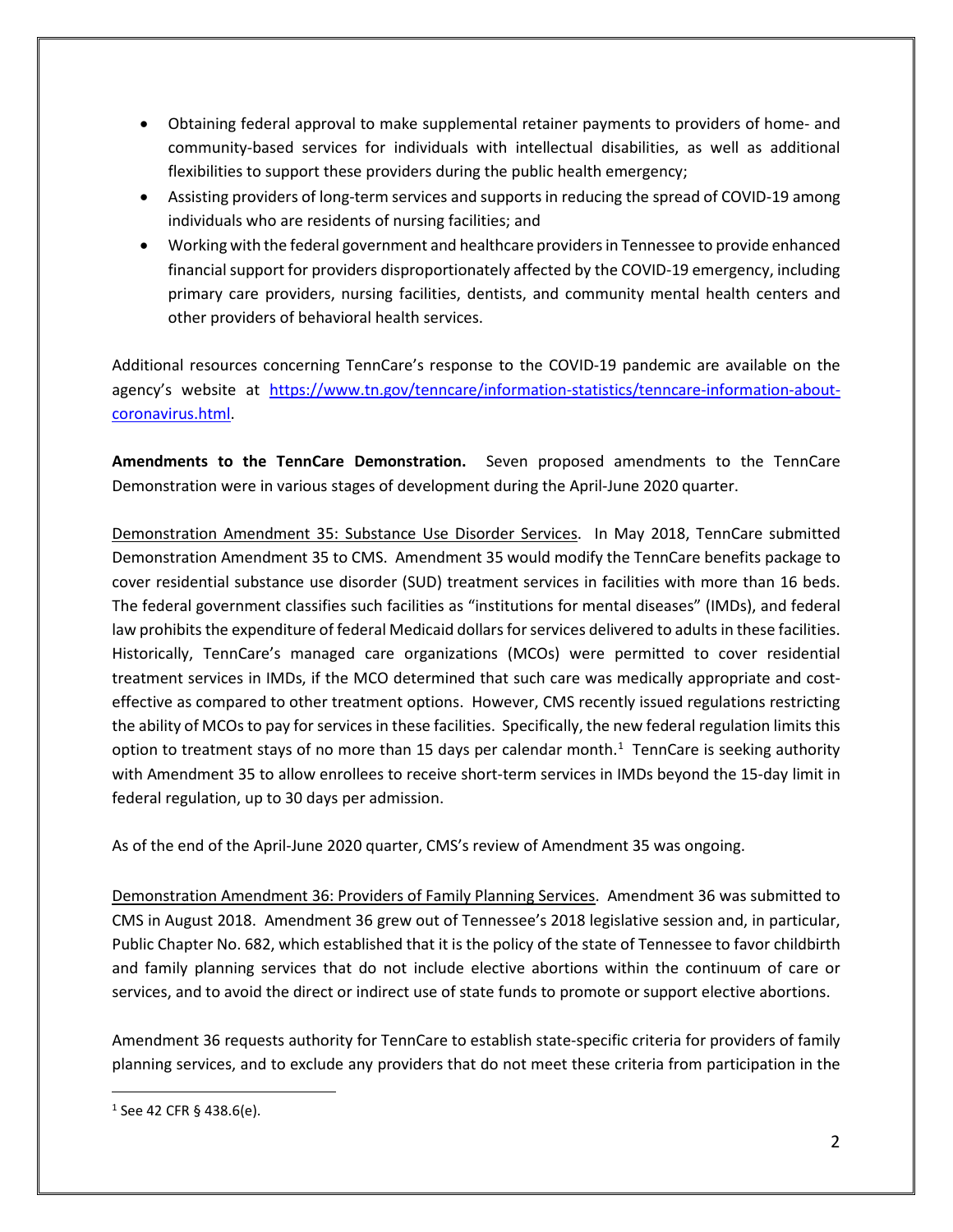TennCare program. As specified in Public Chapter No. 682, TennCare is proposing to exclude any entity that performed, or operated or maintained a facility that performed, more than 50 abortions in the previous year, including any affiliate of such an entity.

CMS held a 30-day federal public comment period on Amendment 36 during the third quarter of Calendar Year 2018. Close to 3,500 comments were received, and CMS subsequently began to review that feedback as well as the amendment itself. As of the end of the April-June 2020 quarter, CMS's review of Amendment 36 was ongoing.

Demonstration Amendment 38: Community Engagement. TennCare submitted Amendment 38 to CMS on December 28, 2018. Demonstration Amendment 38 implements a state law (Public Chapter No. 869) enacted by the Tennessee General Assembly in 2018. This law directed TennCare to seek federal authorization to establish reasonable work and community engagement requirements for non-pregnant, non-elderly, non-disabled adults enrolled in the TennCare program who do not have dependent children under the age of six. The legislation also required TennCare to seek approval from the U.S. Department of Health and Human Services (HHS) to use funds from the state's Temporary Assistance for Needy Families (TANF) program to support implementation of the community engagement program.

As of the end of the April-June 2020 quarter, discussions between TennCare and CMS on Amendment 38, as well as conversations between TennCare and federal TANF officials, were ongoing.

Demonstration Amendment 40: "Katie Beckett" Program. On September 20, 2019, TennCare submitted Amendment 40 to CMS. Amendment 40 implements legislation (Public Chapter No. 494) passed by the Tennessee General Assembly in the 2019 legislative session directing TennCare to seek CMS approval for a new "Katie Beckett" program. The proposal would assist children under age 18 with disabilities and/or complex medical needs who are not eligible for Medicaid because of their parents' income or assets.

The Katie Beckett program proposed in Amendment 40—developed by TennCare in close collaboration with the Tennessee Department of Intellectual and Developmental Disabilities and other stakeholders would be composed of two parts:

- **Part A** Individuals in this group would receive the full TennCare benefits package, as well as essential wraparound home and community based services. These individuals would be subject to monthly premiums to be determined on a sliding scale based on the member's household income.
- **Part B** Individuals in this group would receive a specified package of essential wraparound services and supports, including premium assistance.

In addition to Parts A and B, Amendment 40 provides for continued TennCare eligibility for children already enrolled in TennCare, who subsequently lose TennCare eligibility, and who would qualify for enrollment in Part A but for whom no Part A program slot is available.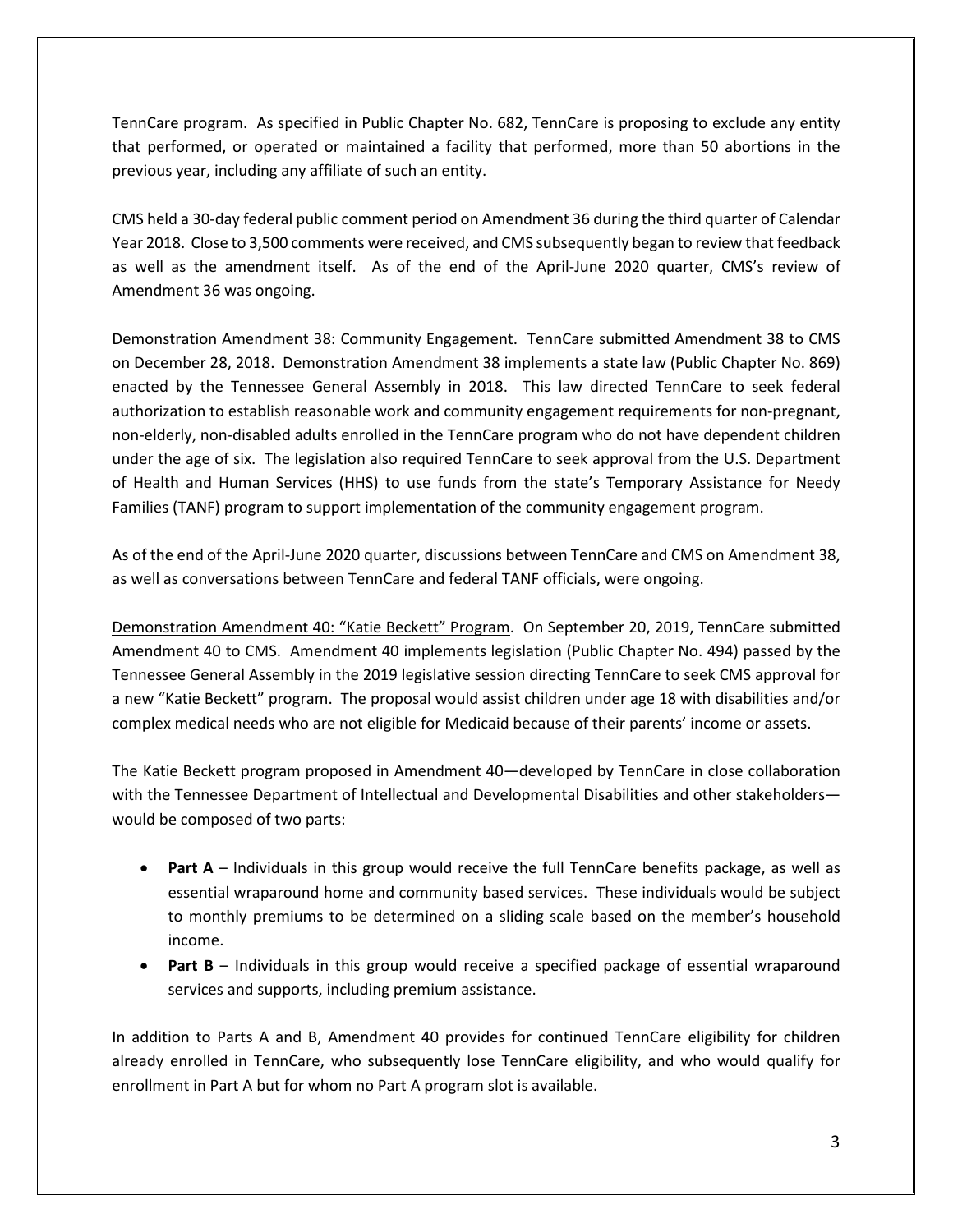As of the end of the April-June 2020 quarter, CMS's review of Amendment 40 was ongoing.

Demonstration Amendment 41: Supplemental Hospital Payments. On October 24, 2019, TennCare submitted Amendment 41 to CMS. Amendment 41 consisted of two components:

- 1. A proposal to enhance TennCare's ability to reimburse qualifying Tennessee hospitals for costs realized as a result of providing uncompensated care, and
- 2. A proposal to increase the amount of funding in TennCare's program to support graduate medical education (GME) in Tennessee.

Amendment 41 requested to increase TennCare's uncompensated care funding by approximately \$382 million and TennCare's GME funding by approximately \$11 million.

Shortly after the end of the April-June quarter, on July 7, TennCare received CMS approval of the portion of Amendment 41 increasing allowable funding for uncompensated care. However, CMS did not approve the portion of Amendment 41 increasing support for GME. TennCare is currently evaluating next steps.

Demonstration Amendment 42: Block Grant. Like several other amendments described in this report, Amendment 42 is the result of legislation passed by the Tennessee General Assembly. Amendment 42 implements Public Chapter No. 481 from the 2019 legislative session, which directs TennCare to submit a demonstration amendment to CMS to convert the bulk of TennCare's federal funding to a block grant. The block grant proposed in Amendment 42 is based on TennCare enrollment, using State Fiscal Years 2016, 2017, and 2018 as the base period for calculating the block grant amount. The block grant would be indexed for inflation and for enrollment growth beyond the experience reflected in the base period.

The proposed block grant is intended to cover core medical services delivered to TennCare's core population. Certain TennCare expenses would be excluded from the block grant and continue to be financed through the current Medicaid financing model. These excluded expenditures include services carved out of the existing TennCare demonstration, outpatient prescription drugs, uncompensated care payments to hospitals, services provided to members enrolled in Medicare, and administrative expenses.

Amendment 42 does not rely on reductions to eligibility or benefits in order to achieve savings under the block grant. Instead, it would leverage opportunities to deliver healthcare to TennCare members more effectively and would permit TennCare to implement new reform strategies that would yield benefits for both the State and the federal government.

TennCare submitted Amendment 42 to CMS on November 20, 2019. CMS's review of Amendment 42 was ongoing as of the end of the April-June 2020 quarter.

Demonstration Amendment 43: Extension of Medication Therapy Management Program. Medication therapy management (MTM) is a clinical service provided by licensed pharmacists, the aim of which is to optimize drug therapy and improve therapeutic outcomes for patients. MTM services include medication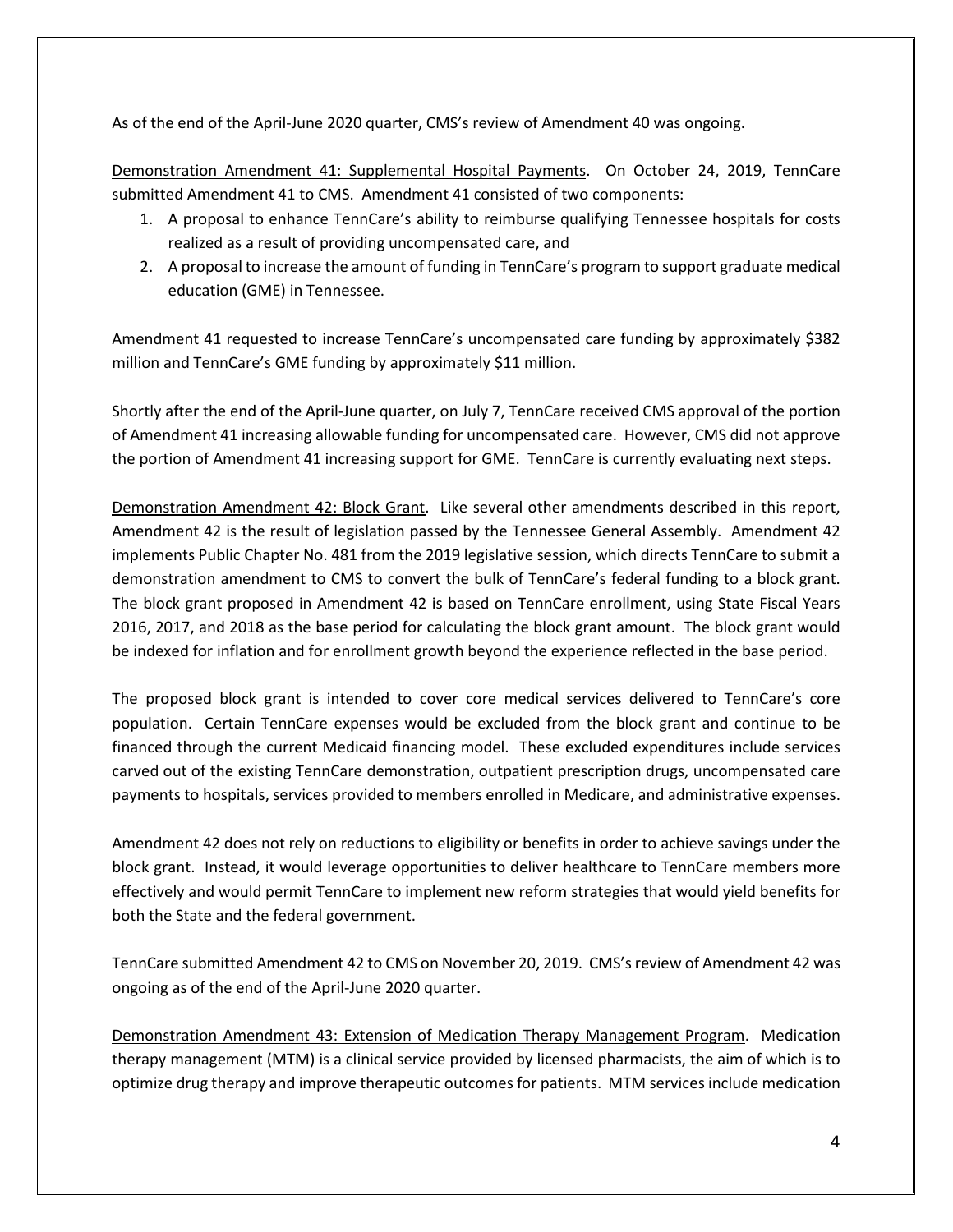therapy reviews, pharmacotherapy consults, monitoring efficacy and safety of medication therapy, and other clinical services.

TennCare's MTM benefit was implemented in July 2018 for TennCare members affected by the state's patient-centered medical home (PCMH) program and health home program (known as "Health Link") who met specified clinical risk criteria. TennCare proposed to operate the MTM benefit on a two-year pilot basis in order to evaluate the impact of MTM services on health outcomes, as well as the cost and quality of care for affected members.

In Amendment 43, TennCare proposed to extend its MTM pilot program for an additional 12 months, through the end of June 2021. The purpose of this request was to allow time for additional data on the effectiveness of the MTM program to be gathered, thereby informing future decision-making about the program.

On June 30, 2020, TennCare received approval of Amendment 43 from CMS.

**Update on Episodes of Care.** TennCare's episodes of care program aims to transform the way specialty and acute healthcare services are delivered by incentivizing high-quality, cost-effective care, promoting evidence-based clinical pathways, encouraging care coordination, and reducing ineffective or inappropriate treatments. Episodes of care is part of TennCare's delivery system transformation initiative, which is changing healthcare delivery in Tennessee by moving from paying for volume to paying for value.

On May 20, 2020, TennCare hosted the 2020 Episodes of Care Annual Feedback Session. As a result of the COVID-19 emergency, the event was hosted via a virtual platform. The live event attracted a total of 155 attendees, the highest attendance for the annual feedback session in several years. Over 20 providers submitted feedback on the episodes program. A memo detailing the State's responses to each item of feedback is expected to be released this fall.

**Incentives for Providers to Use Electronic Health Records.** The Electronic Health Records (EHR) Incentive Program is a partnership between federal and state governments that grew out of the Health Information Technology for Economic and Clinical Health (HITECH) Act of 2009. The purpose of the program is to provide financial incentives to Medicaid providers<sup>[2](#page-4-0)</sup> to replace outdated, often paper-based approaches to medical record-keeping with Certified Electronic Health Record Technology (as defined by CMS) that meets rigorous criteria and that can improve health care delivery and quality. The federal government provides 100 percent of the funding for the incentive payments and 90 percent of the funding for

<span id="page-4-0"></span><sup>&</sup>lt;sup>2</sup> CMS allows two types of providers to participate in the Medicaid EHR Incentive Program: eligible professionals (medical and osteopathic physicians, nurse practitioners, certified nurse midwives, dentists, and physician assistants who meet certain criteria) and eligible hospitals (acute care hospitals, critical access hospitals, and children's hospitals).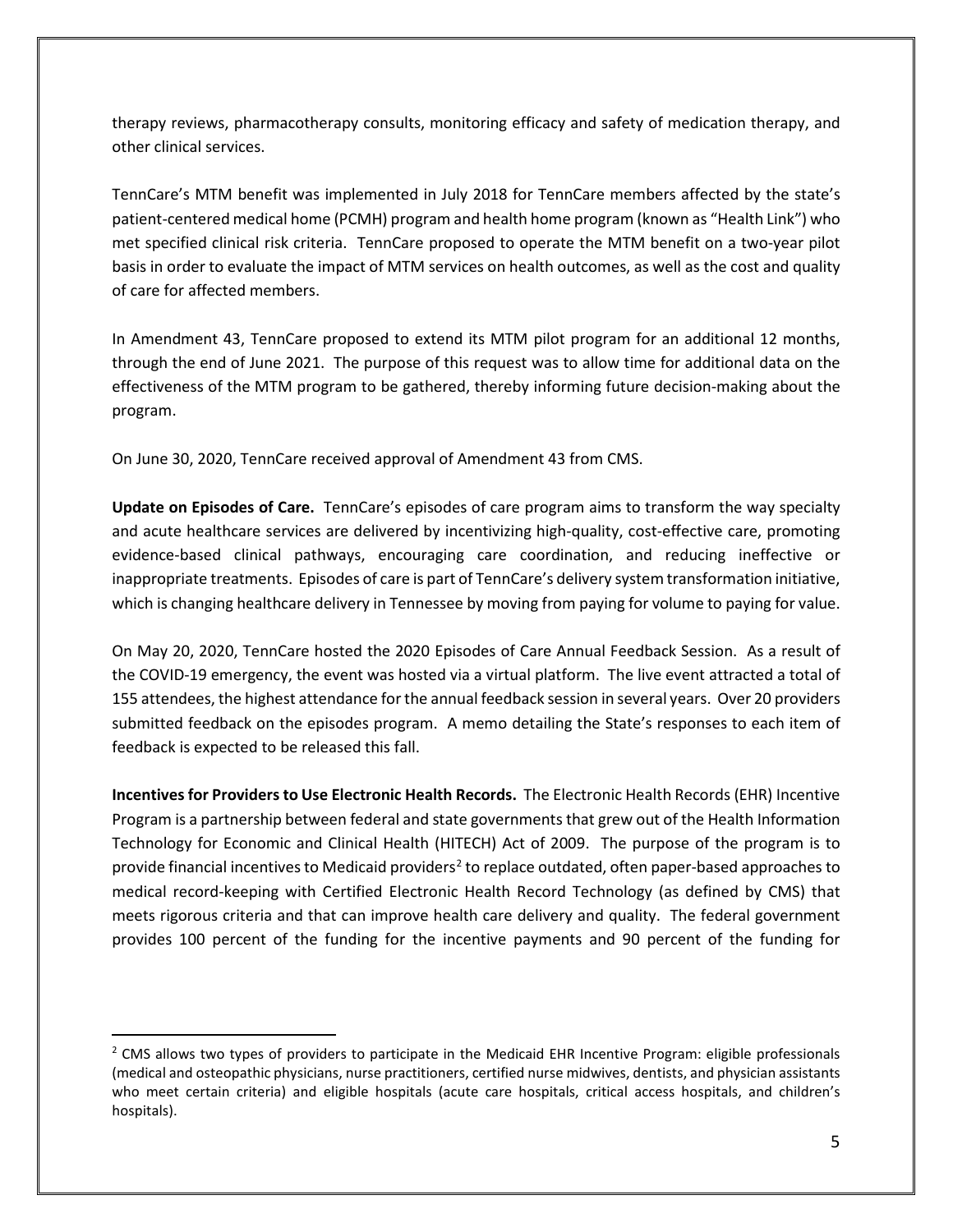administrative costs. Tennessee's EHR program<sup>[3](#page-5-0)</sup> has issued payments for six years to eligible professionals and for three years to eligible hospitals.

EHR payments made by TennCare during the April-June 2020 quarter as compared with payments made throughout the life of the program appear in the table below:

| <b>Payment Type</b>  | <b>Number of Providers</b><br><b>Paid During the Quarter</b> | <b>Quarterly Amount</b><br>Paid (Apr-Jun 2020) | <b>Cumulative Amount</b><br>Paid to Date <sup>4</sup> |
|----------------------|--------------------------------------------------------------|------------------------------------------------|-------------------------------------------------------|
| First-year payments  |                                                              | \$21,250                                       | \$180,155,394                                         |
| Second-year payments | 14                                                           | \$119,000                                      | \$59,956,155                                          |
| Third-year payments  | 35                                                           | \$294,667                                      | \$37,931,519                                          |
| Fourth-year payments | 48                                                           | \$405,167                                      | \$8,947,682                                           |
| Fifth-year payments  | 65                                                           | \$549,667                                      | \$6,077,505                                           |
| Sixth-year payments  | 53                                                           | \$436,334                                      | \$3,674,248                                           |

Technical assistance activities, outreach efforts, and other EHR-related projects conducted by TennCare staff during the quarter included the following:

- Communicating with providers who had previously been approved for—but had not yet received—payment because of ongoing issues with their TennCare registration;
- Emailing letters to providers in May and June to remind them of various submission deadlines in June and July;
- Continuing (with CMS's permission) to accept Program Year 2019 attestations through June 30, 2020, to accommodate providers affected by the March 2020 tornadoes or the coronavirus crisis;
- Working with TennCare's attestation software vendor to assure that the Program Year 2019 submission process concluded smoothly for all participating providers;
- Providing daily technical assistance to providers via email and telephone calls;
- Participation in CMS-led calls regarding the EHR Incentive Program; and
- Newsletters and alerts distributed by TennCare's EHR ListServ.

Although enrollment of new providers concluded on April 30, 2017, TennCare's EHR Incentive Program will continue through the 2021 program year as required by CMS rules. Tennessee's program team continues to work with a variety of provider organizations to maintain the momentum of the program. The focus of post-enrollment outreach efforts for 2020 is to encourage provider participants who remain eligible to continue attesting and complete the program.

<span id="page-5-0"></span><sup>3</sup> In April 2018, CMS announced that its EHR programs would be renamed "Promoting Interoperability (PI) Programs." While Tennessee's EHR initiative falls within the scope of CMS's PI Programs, TennCare continues to refer to its initiative as "EHR Incentive Program" for purposes of clarity and consistency in communications with providers.

<span id="page-5-1"></span><sup>&</sup>lt;sup>4</sup> In certain cases, cumulative totals reflect adjustments of payments from previous quarters. The need for these recoupments was identified through standard auditing processes.

<span id="page-5-2"></span><sup>&</sup>lt;sup>5</sup> First-year payments are usually issued to providers newly enrolled in the EHR program, and enrollment of providers ended in April 2017. The provider to whom a first-year payment was issued this quarter had enrolled prior to April 2017, but an issue with the provider's TennCare registration had to be corrected before payment could be issued.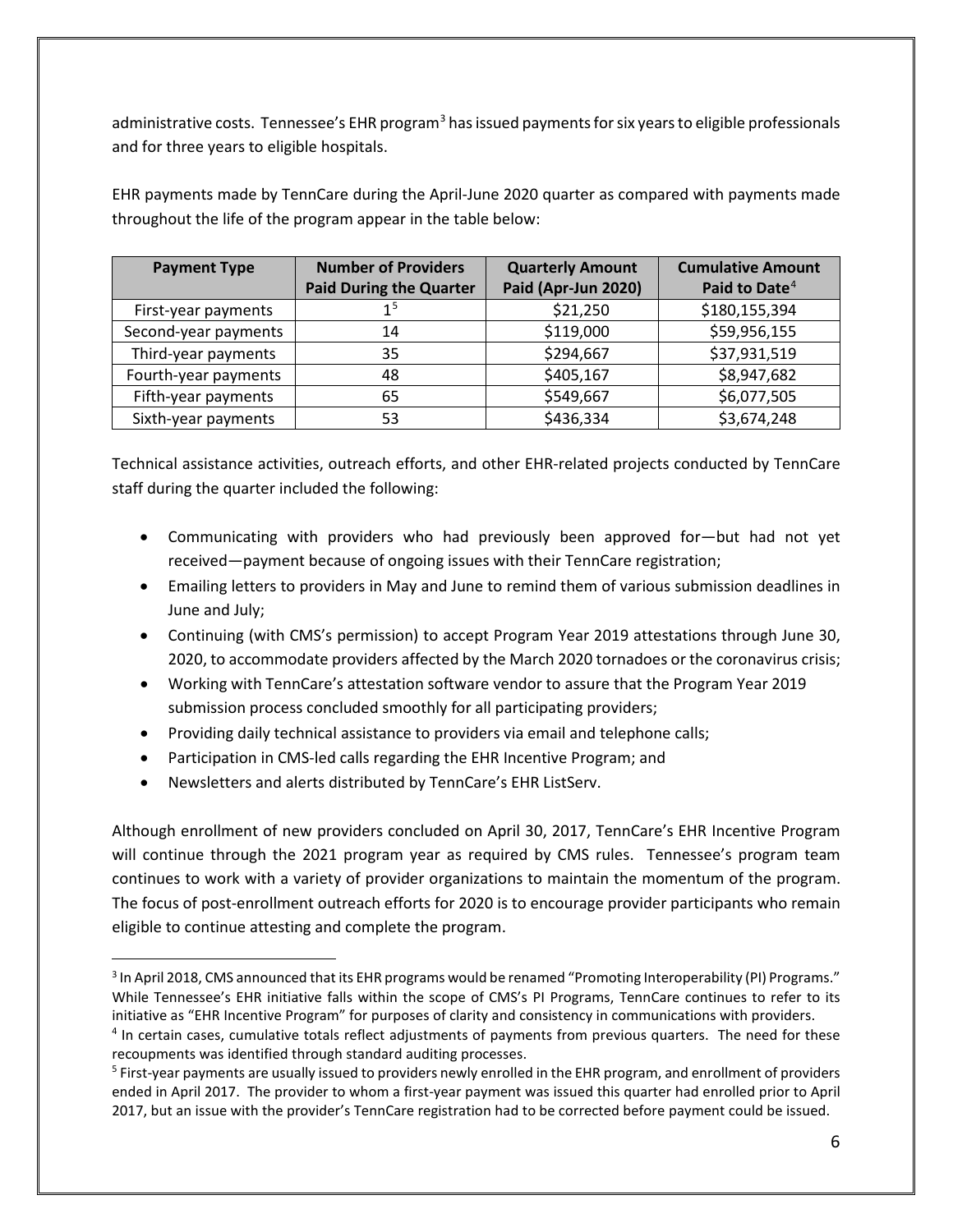*A.M.C. et al., v. Smith* **Lawsuit.** On March 19, 2020, the Tennessee Justice Center filed a federal lawsuit on behalf of a proposed class of plaintiffs against the Division of TennCare. The lawsuit alleges statutory and constitutional deficiencies with TennCare's eligibility redetermination process and the Tennessee Eligibility Determination System. Another allegation within the suit is that TennCare is violating the Americans with Disabilities Act by not providing reasonable accommodations, thereby preventing disabled individuals from participating in the TennCare program. Plaintiffs have two pending motions before the court: one for class certification and one for preliminary injunction, both of which TennCare opposed. The State filed a timely motion to dismiss the case, which is also pending with the Court.

**Supplemental Payments to Tennessee Hospitals.** The Division of TennCare makes supplemental payments to qualifying Tennessee hospitals each quarter to help offset the costs these facilities incur in providing uncompensated care. The methodology for distributing these funds is outlined in Attachment H of the TennCare Demonstration Agreement with CMS. The supplemental payments made during the fourth quarter of State Fiscal Year 2020 (which were larger than usual because of the approval of Amendment 41) are shown in the table below.

|                                                |                          | <b>Fourth Quarter</b><br>Payments- |
|------------------------------------------------|--------------------------|------------------------------------|
| <b>Hospital Name</b>                           | County                   | <b>FY 2020</b>                     |
| Methodist Medical Center of Oak Ridge          | <b>Anderson County</b>   | \$2,355,562                        |
| Ridgeview Psychiatric Hospital and Center      | <b>Anderson County</b>   | \$988,698                          |
| Tennova Healthcare - Shelbyville               | <b>Bedford County</b>    | \$76,694                           |
| Camden General Hospital                        | <b>Benton County</b>     | \$208,778                          |
| Erlanger Bledsoe Hospital                      | <b>Bledsoe County</b>    | \$362,126                          |
| <b>Blount Memorial Hospital</b>                | <b>Blount County</b>     | \$1,147,341                        |
| Tennova Healthcare - Cleveland                 | <b>Bradley County</b>    | \$475,934                          |
| Jellico Community Hospital                     | Campbell County          | \$599,577                          |
| Tennova Healthcare - LaFollette Medical Center | Campbell County          | \$236,339                          |
| Saint Thomas Stones River Hospital             | Cannon County            | \$189,483                          |
| Baptist Memorial Hospital - Carroll County     | Carroll County           | \$265,283                          |
| <b>Sycamore Shoals Hospital</b>                | <b>Carter County</b>     | \$532,238                          |
| <b>TriStar Ashland City Medical Center</b>     | Cheatham County          | \$535,625                          |
| <b>Claiborne Medical Center</b>                | Claiborne County         | \$265,833                          |
| Tennova Healthcare - Newport Medical Center    | Cocke County             | \$338,110                          |
| Tennova Healthcare - Harton                    | Coffee County            | \$265,061                          |
| <b>Unity Medical Center</b>                    | Coffee County            | \$277,806                          |
| <b>Cumberland Medical Center</b>               | <b>Cumberland County</b> | \$492,006                          |
| <b>Ascension Saint Thomas Hospital</b>         | Davidson County          | \$3,162,100                        |
| <b>TriStar Skyline Medical Center</b>          | Davidson County          | \$7,022,674                        |
| Nashville General Hospital                     | Davidson County          | \$1,140,659                        |
| Saint Thomas Midtown Hospital                  | Davidson County          | \$5,052,490                        |
| Select Specialty Hospital - Nashville          | Davidson County          | \$7,628                            |

#### **Supplemental Hospital Payments for the Quarter**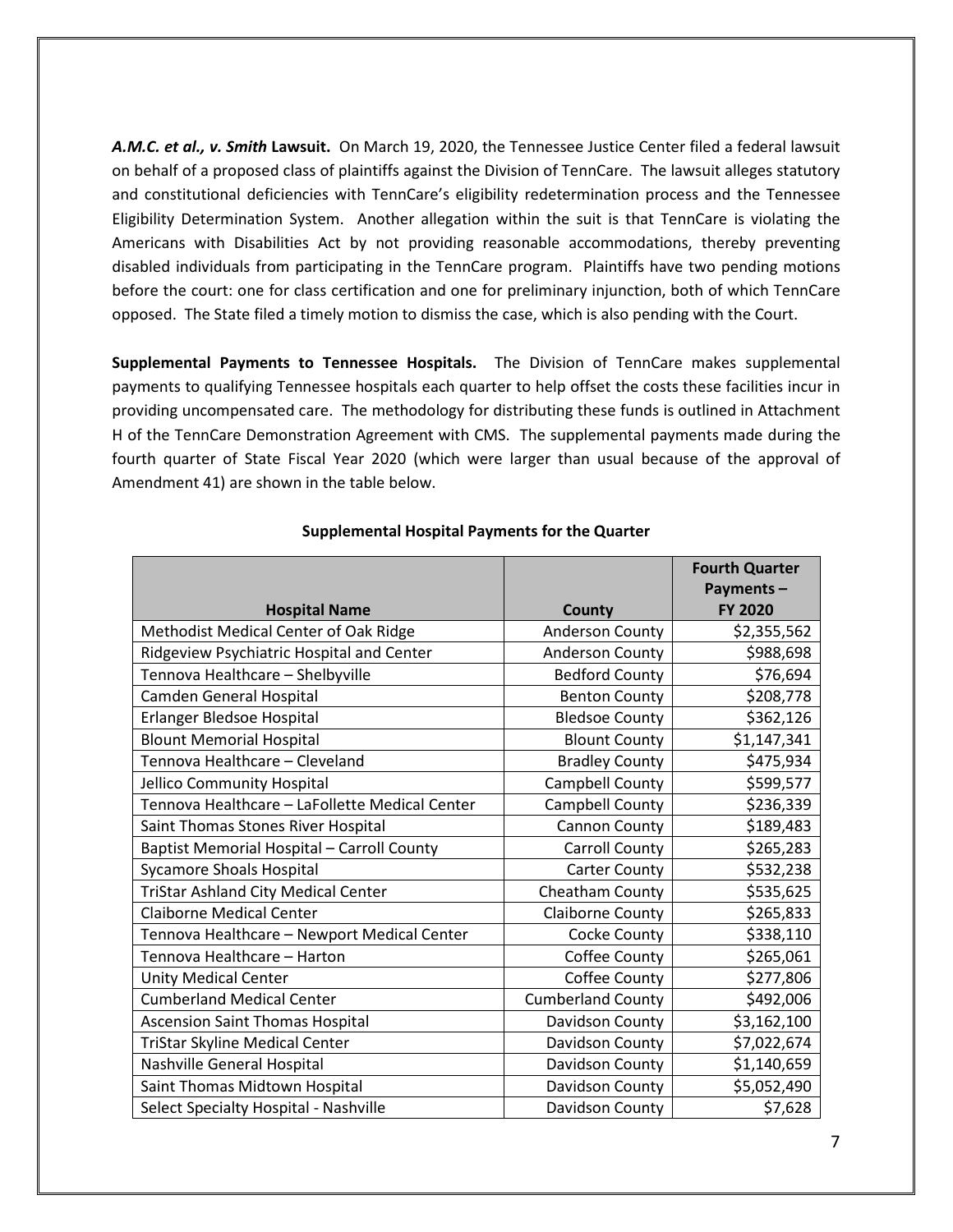|                                                                                          |                         | <b>Fourth Quarter</b> |
|------------------------------------------------------------------------------------------|-------------------------|-----------------------|
|                                                                                          |                         | Payments-             |
| <b>Hospital Name</b>                                                                     | <b>County</b>           | FY 2020               |
| <b>TriStar Centennial Medical Center</b><br><b>TriStar Southern Hills Medical Center</b> | Davidson County         | \$9,334,502           |
|                                                                                          | Davidson County         | \$3,294,424           |
| <b>TriStar Summit Medical Center</b>                                                     | Davidson County         | \$3,758,813           |
| Vanderbilt Stallworth Rehabilitation Hospital                                            | Davidson County         | \$9,515               |
| Vanderbilt University Medical Center                                                     | Davidson County         | \$25,632,488          |
| Decatur County General Hospital                                                          | <b>Decatur County</b>   | \$77,963              |
| Saint Thomas DeKalb Hospital                                                             | DeKalb County           | \$217,672             |
| <b>TriStar Horizon Medical Center</b>                                                    | Dickson County          | \$2,921,986           |
| West Tennessee Healthcare Dyersburg Hospital                                             | <b>Dyer County</b>      | \$504,280             |
| Southern Tennessee Regional Health System -                                              |                         |                       |
| Winchester                                                                               | Franklin County         | \$593,655             |
| Milan General Hospital                                                                   | <b>Gibson County</b>    | \$88,792              |
| Southern Tennessee Regional Health System -                                              |                         |                       |
| Pulaski                                                                                  | <b>Giles County</b>     | \$279,666             |
| <b>Greeneville Community Hospital</b>                                                    | <b>Greene County</b>    | \$1,135,036           |
| Morristown - Hamblen Healthcare System                                                   | Hamblen County          | \$1,714,467           |
| Erlanger Health System                                                                   | <b>Hamilton County</b>  | \$8,880,683           |
| <b>Memorial North Park Hospital</b>                                                      | <b>Hamilton County</b>  | \$3,061,437           |
| Parkridge Medical Center                                                                 | <b>Hamilton County</b>  | \$10,333,010          |
| Encompass Health Rehabilitation Hospital of                                              |                         |                       |
| Chattanooga                                                                              | <b>Hamilton County</b>  | \$5,489               |
| Siskin Hospital for Physical Rehabilitation                                              | <b>Hamilton County</b>  | \$57,851              |
| <b>Hancock County Hospital</b>                                                           | <b>Hancock County</b>   | \$99,863              |
| <b>Bolivar General Hospital</b>                                                          | Hardeman County         | \$310,886             |
| <b>Hardin Medical Center</b>                                                             | <b>Hardin County</b>    | \$599,348             |
| Hawkins County Memorial Hospital                                                         | <b>Hawkins County</b>   | \$362,393             |
| Henderson County Community Hospital                                                      | <b>Henderson County</b> | \$145,689             |
| <b>Henry County Medical Center</b>                                                       | <b>Henry County</b>     | \$961,902             |
| Saint Thomas Hickman Hospital                                                            | <b>Hickman County</b>   | \$239,111             |
| <b>Houston County Community Hospital</b>                                                 | <b>Houston County</b>   | \$61,349              |
| <b>Three Rivers Hospital</b>                                                             | <b>Humphreys County</b> | \$106,141             |
| Tennova Healthcare - Jefferson Memorial Hospital                                         | Jefferson County        | \$123,674             |
| Johnson County Community Hospital                                                        | Johnson County          | \$126,328             |
| <b>Parkwest Medical Center</b>                                                           | <b>Knox County</b>      | \$3,420,843           |
| Tennova Healthcare - North Knoxville Medical                                             |                         |                       |
| Center                                                                                   | Knox County             | \$493,523             |
| East Tennessee Children's Hospital                                                       | <b>Knox County</b>      | \$4,153,380           |
| Fort Sanders Regional Medical Center                                                     | <b>Knox County</b>      | \$4,710,887           |
| University of Tennessee Medical Center                                                   | <b>Knox County</b>      | \$10,121,342          |
| Lauderdale Community Hospital                                                            | Lauderdale County       | \$252,298             |
| Southern Tennessee Regional Health System -                                              |                         |                       |
| Lawrenceburg                                                                             | Lawrence County         | \$525,365             |
| Lincoln Medical Center                                                                   | Lincoln County          | \$1,259,182           |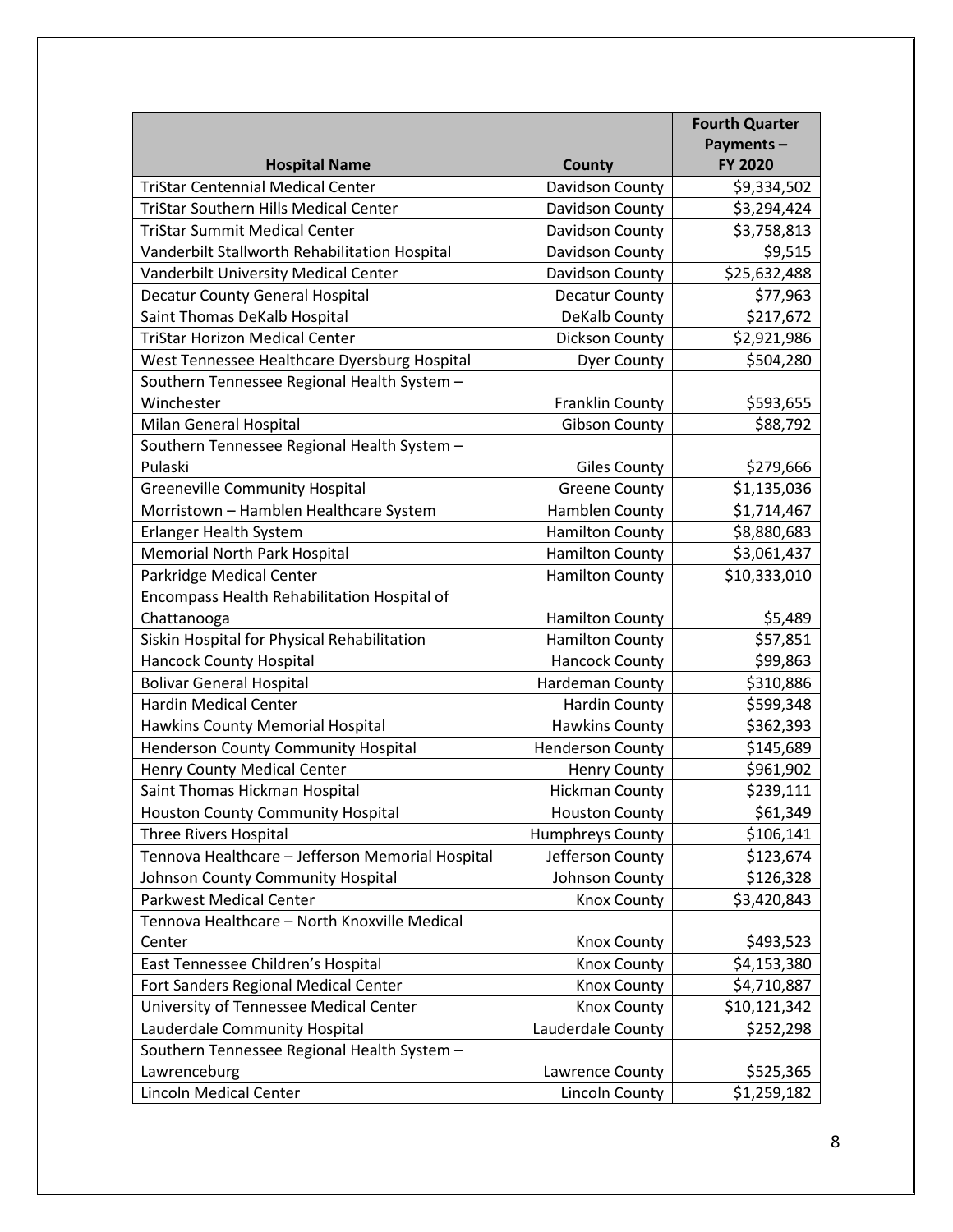|                                                   |                          | <b>Fourth Quarter</b> |
|---------------------------------------------------|--------------------------|-----------------------|
|                                                   |                          | Payments-             |
| <b>Hospital Name</b>                              | <b>County</b>            | FY 2020               |
| Fort Loudoun Medical Center                       | Loudon County            | \$407,504             |
| <b>Macon Community Hospital</b>                   | <b>Macon County</b>      | \$376,349             |
| Jackson - Madison County General Hospital         | <b>Madison County</b>    | \$7,464,617           |
| Pathways of Tennessee                             | <b>Madison County</b>    | \$710,957             |
| <b>Marshall Medical Center</b>                    | <b>Marshall County</b>   | \$690,717             |
| Maury Regional Medical Center                     | <b>Maury County</b>      | \$2,279,853           |
| Unity Psychiatric Care - Columbia                 | <b>Maury County</b>      | \$2,601               |
| Starr Regional Medical Center - Athens            | <b>McMinn County</b>     | \$290,039             |
| Sweetwater Hospital Association                   | Monroe County            | \$831,051             |
| Tennova Healthcare - Clarksville                  | Montgomery County        | \$379,412             |
| Unity Psychiatric Care - Clarksville              | <b>Montgomery County</b> | \$1,796               |
| Baptist Memorial Hospital - Union City            | <b>Obion County</b>      | \$1,085,631           |
| Livingston Regional Hospital                      | <b>Overton County</b>    | \$162,372             |
| Perry Community Hospital                          | Perry County             | \$53,249              |
| Cookeville Regional Medical Center                | <b>Putnam County</b>     | \$1,909,672           |
| <b>Ten Broeck Tennessee</b>                       | <b>Putnam County</b>     | \$178,993             |
| <b>Rhea Medical Center</b>                        | <b>Rhea County</b>       | \$853,092             |
| <b>Roane Medical Center</b>                       | Roane County             | \$749,674             |
| <b>NorthCrest Medical Center</b>                  | <b>Robertson County</b>  | \$692,150             |
| Saint Thomas Rutherford Hospital                  | <b>Rutherford County</b> | \$5,398,979           |
| <b>TriStar StoneCrest Medical Center</b>          | <b>Rutherford County</b> | \$2,713,686           |
| <b>TrustPoint Hospital</b>                        | <b>Rutherford County</b> | \$96,494              |
| <b>Big South Fork Medical Center</b>              | <b>Scott County</b>      | \$39,150              |
| <b>LeConte Medical Center</b>                     | Sevier County            | \$2,381,151           |
| <b>Baptist Memorial Restorative Care Hospital</b> | <b>Shelby County</b>     | \$134,364             |
| <b>Baptist Memorial Hospital - Memphis</b>        | <b>Shelby County</b>     | \$6,777,160           |
| Methodist University Hospital                     | <b>Shelby County</b>     | \$16,294,307          |
| Crestwyn Behavioral Health                        | <b>Shelby County</b>     | \$272,367             |
| Delta Medical Center                              | <b>Shelby County</b>     | \$1,268,347           |
| Encompass Health Rehabilitation Hospital of North |                          |                       |
| Memphis                                           | <b>Shelby County</b>     | \$1,877               |
| Encompass Health Rehabilitation Hospital of       |                          |                       |
| Memphis                                           | <b>Shelby County</b>     | \$22,476              |
| LeBonheur Children's Hospital                     | <b>Shelby County</b>     | \$10,361,494          |
| Regional One Health                               | Shelby County            | \$7,234,928           |
| Regional One Health Extended Care Hospital        | <b>Shelby County</b>     | \$252                 |
| Saint Francis Hospital                            | Shelby County            | \$1,562,127           |
| Saint Francis Hospital - Bartlett                 | <b>Shelby County</b>     | \$363,223             |
| Saint Jude Children's Research Hospital           | <b>Shelby County</b>     | \$1,361,576           |
| Select Specialty Hospital - Memphis               | <b>Shelby County</b>     | \$21,904              |
| Unity Psychiatric Care - Memphis                  | <b>Shelby County</b>     | \$799                 |
| Riverview Regional Medical Center                 | <b>Smith County</b>      | \$438,758             |
| <b>Bristol Regional Medical Center</b>            | <b>Sullivan County</b>   | \$3,011,078           |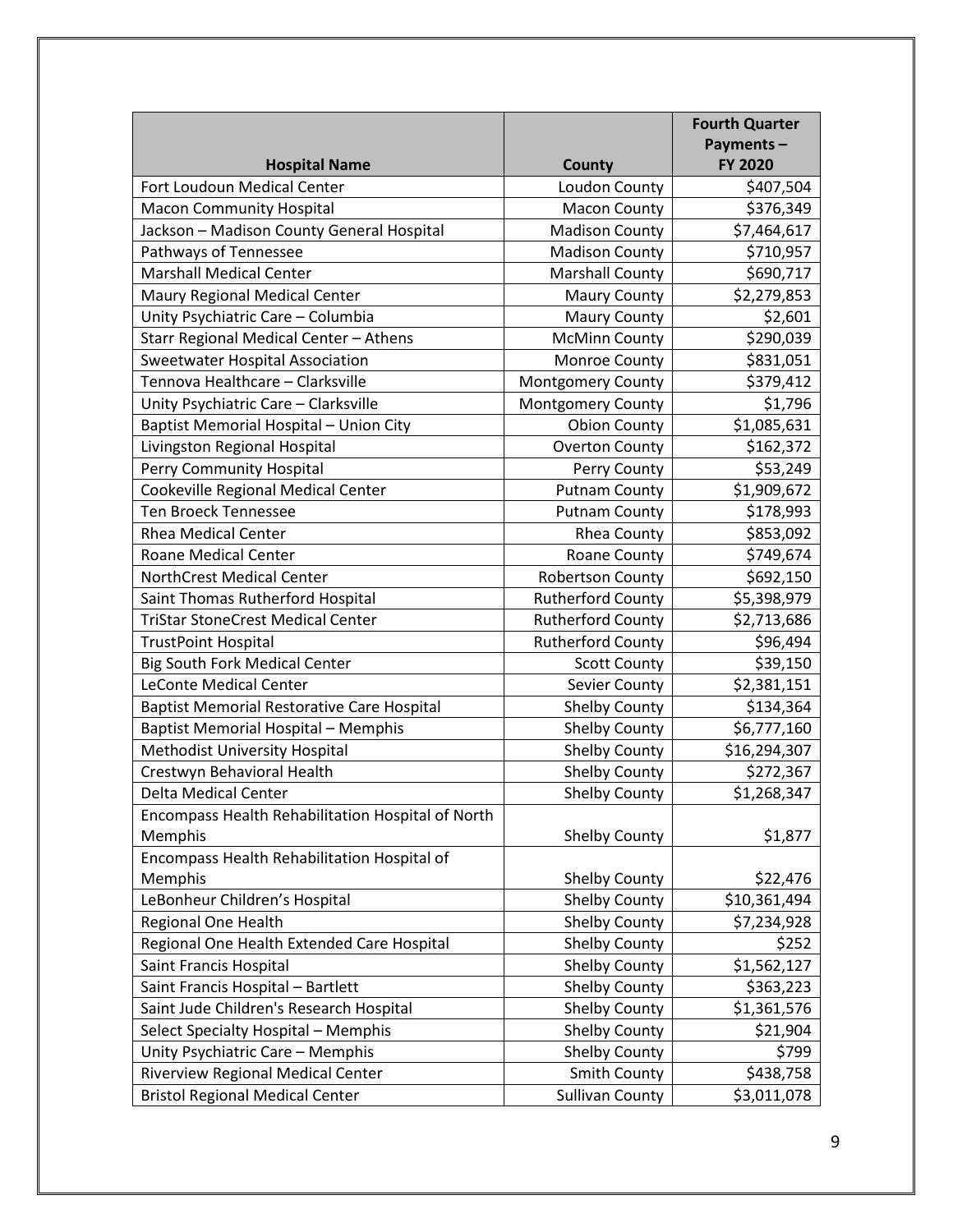|                                              |                          | <b>Fourth Quarter</b><br>Payments- |
|----------------------------------------------|--------------------------|------------------------------------|
| <b>Hospital Name</b>                         | County                   | <b>FY 2020</b>                     |
| Creekside Behavioral Health                  | <b>Sullivan County</b>   | \$31,076                           |
| Encompass Health Rehabilitation Hospital of  |                          |                                    |
| Kingsport                                    | <b>Sullivan County</b>   | \$22,833                           |
| <b>Holston Valley Medical Center</b>         | <b>Sullivan County</b>   | \$4,194,751                        |
| Indian Path Community Hospital               | <b>Sullivan County</b>   | \$916,653                          |
| Select Specialty Hospital - Tri-Cities       | <b>Sullivan County</b>   | \$48                               |
| <b>TriStar Hendersonville Medical Center</b> | <b>Sumner County</b>     | \$2,433,507                        |
| Sumner Regional Medical Center               | <b>Sumner County</b>     | \$910,536                          |
| <b>Baptist Memorial Hospital - Tipton</b>    | <b>Tipton County</b>     | \$1,281,223                        |
| <b>Trousdale Medical Center</b>              | <b>Trousdale County</b>  | \$195,579                          |
| <b>Unicoi County Hospital</b>                | Unicoi County            | \$84,248                           |
| Saint Thomas River Park Hospital             | <b>Warren County</b>     | \$566,177                          |
| Johnson City Medical Center                  | <b>Washington County</b> | \$7,675,469                        |
| Franklin Woods Community Hospital            | <b>Washington County</b> | \$668,155                          |
| Quillen Rehabilitation Hospital              | <b>Washington County</b> | \$11,219                           |
| Wayne Medical Center                         | <b>Wayne County</b>      | \$104,238                          |
| Unity Psychiatric Care - Martin              | <b>Weakley County</b>    | \$1,210                            |
| West Tennessee Healthcare Rehabilitation     |                          |                                    |
| <b>Hospital Cane Creek</b>                   | <b>Weakley County</b>    | \$748                              |
| West Tennessee Healthcare Volunteer Hospital | <b>Weakley County</b>    | \$127,781                          |
| Saint Thomas Highlands Hospital              | <b>White County</b>      | \$60,266                           |
| Encompass Health Rehabilitation Hospital of  |                          |                                    |
| Franklin                                     | <b>Williamson County</b> | \$152                              |
| <b>Williamson Medical Center</b>             | <b>Williamson County</b> | \$284,836                          |
| Vanderbilt Wilson County Hospital            | <b>Wilson County</b>     | \$702,724                          |
| <b>TOTAL</b>                                 |                          | \$225,122,933                      |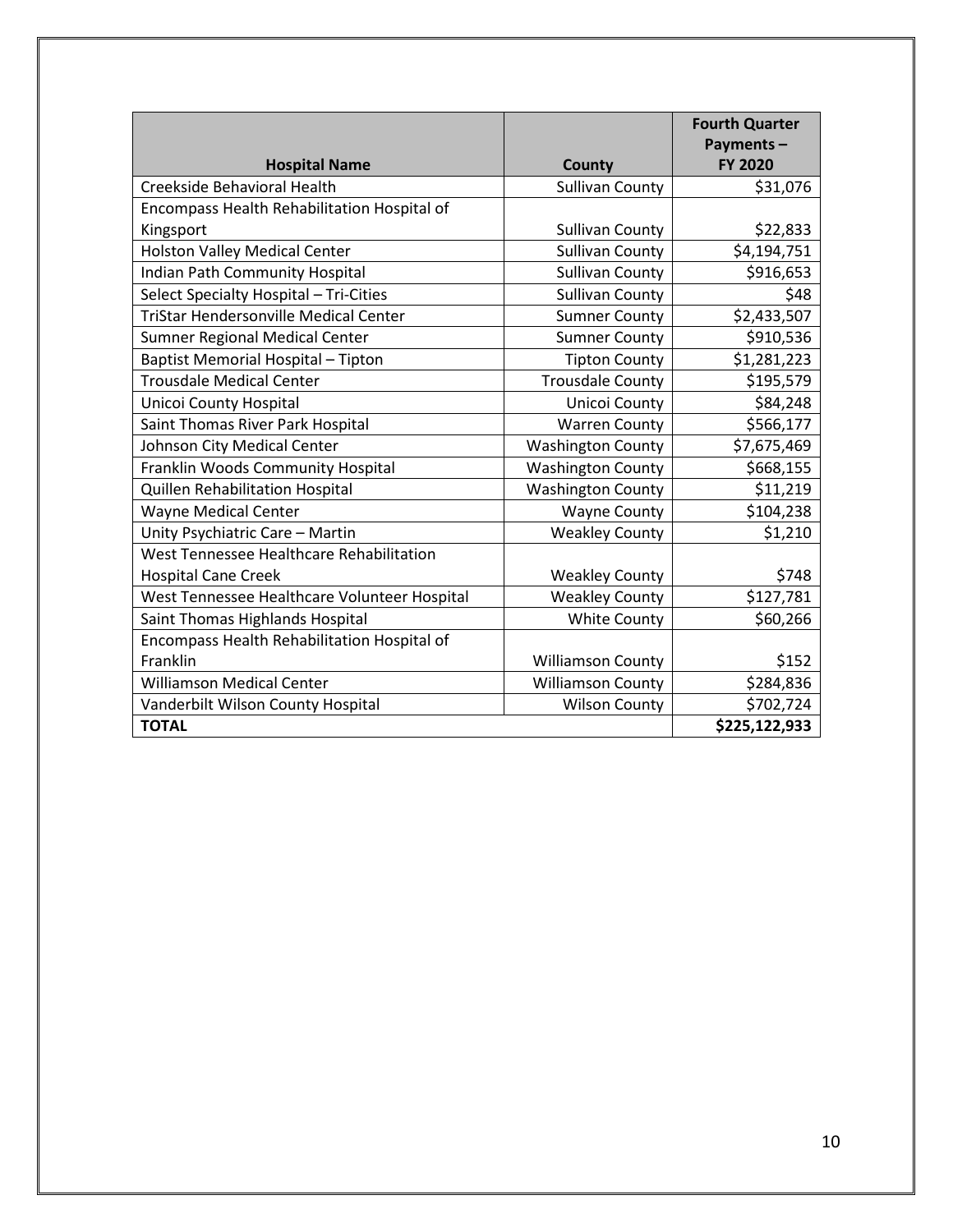## **Number of Recipients on TennCare and Costs to the State**

During the month of June 2020, there were 1,428,945 Medicaid eligibles and 20,731 Demonstration eligibles enrolled in TennCare, for a total of 1,449,676 persons.

Estimates of TennCare spending for the third quarter of State Fiscal Year 2020 are summarized in the table below.

| <b>Spending Category</b> | Fourth Quarter FY 2020* |
|--------------------------|-------------------------|
| MCO services**           | \$1,967,479,300         |
| Dental services          | \$18,975,300            |
| Pharmacy services        | \$344,506,000           |
| Medicare "clawback"***   | \$62,779,200            |

*\*These figures are cash basis as of June 30 and are unaudited.*

*\*\*This figure includes Integrated Managed Care MCO expenditures.*

*\*\*\*The Medicare Part D clawback is money that states are required to pay to the federal government to help offset costs the federal government incurs by covering the prescription benefit for enrollees who have both Medicare and Medicaid.*

## **Viability of Managed Care Contractors (MCCs) in the TennCare Program**

**Claims payment analysis.** TennCare's prompt pay requirements may be summarized as shown below.

| <b>Entity</b>          | <b>Standard</b>                                                      | <b>Authority</b>         |
|------------------------|----------------------------------------------------------------------|--------------------------|
| <b>MCOs</b>            | 90% of clean claims for payment for services delivered to            | TennCare contract        |
| services other         | TennCare enrollees are processed and, if appropriate, paid           | and in accordance        |
| than CHOICES           | within 30 calendar days of the receipt of such claims.               | with T.C.A. § 56-32-     |
| and ECF                |                                                                      | 126(b)                   |
| <b>CHOICES</b> )       | 99.5% of all provider claims are processed, and, if                  |                          |
|                        | appropriate, paid within 60 calendar days of receipt.                |                          |
| <b>MCO<sub>s</sub></b> | 90% of clean electronically submitted Nursing Facility and           | <b>TennCare contract</b> |
| (CHOICES and           | applicable Home and Community Based Services claims <sup>6</sup> are |                          |
| <b>ECF CHOICES</b>     | processed and paid within 14 calendar days of receipt.               |                          |
| services)              |                                                                      |                          |
|                        | 99.5% of clean electronically submitted Nursing Facility and         |                          |
|                        | applicable Home and Community Based Services claims <sup>7</sup> are |                          |
|                        | processed and paid within 21 calendar days of receipt.               |                          |

<span id="page-10-1"></span><span id="page-10-0"></span><sup>6</sup> Excludes Personal Emergency Response Systems (PERS), assistive technology, minor home modifications, and pest control claims. Claims for delivery of these services are handled like general MCO claims. <sup>7</sup> Ibid.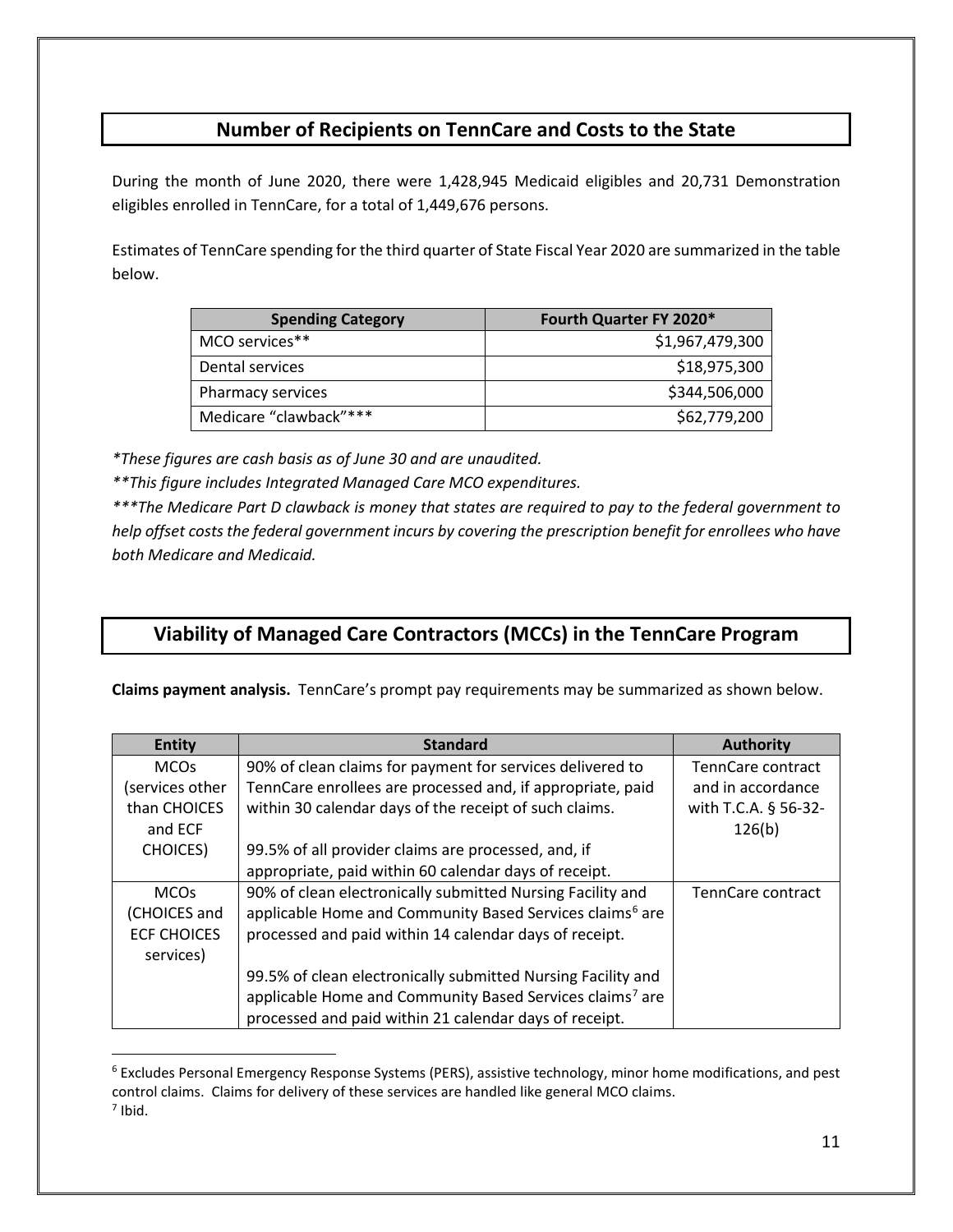| <b>Entity</b>          | <b>Standard</b>                                             | <b>Authority</b>     |
|------------------------|-------------------------------------------------------------|----------------------|
| <b>Dental Benefits</b> | 90% of clean claims for payment for services delivered to   | TennCare contract    |
| Manager                | TennCare enrollees are processed, and, if appropriate, paid | and in accordance    |
| (DBM)                  | within 30 calendar days of the receipt of such claims.      | with T.C.A. § 56-32- |
|                        |                                                             | 126(b)               |
|                        | 99.5% of all provider claims are processed, and, if         |                      |
|                        | appropriate, paid within 60 calendar days of receipt.       |                      |
| Pharmacy               | 100% of all clean claims submitted by pharmacy providers    | TennCare contract    |
| <b>Benefits</b>        | are paid within 15 calendar days of receipt.                |                      |
| Manager                |                                                             |                      |
| (PBM)                  |                                                             |                      |

The MCOs, the DBM, and the PBM are required to submit monthly claims data files of all TennCare claims processed to the Tennessee Department of Commerce and Insurance (TDCI) for verification of statutory and contractual prompt pay compliance. The plans are required to separate their claims data by claims processor (e.g., MCO, vision benefits manager, etc.). Furthermore, the MCOs are required to identify separately non-emergency transportation (NEMT) claims in the data files. Finally, the MCOs are required to submit separate claims data files representing a subset of electronically submitted Nursing Facility and applicable Home and Community Based Services claims for CHOICES and ECF CHOICES enrollees. TDCI then performs an analysis and reports the results of the prompt pay analyses by NEMT and CHOICES and ECF CHOICES claim types, by claims processor, and by total claims processed for the month.

If an MCO does not comply with the prompt pay requirements based on the total claims processed in a month, TDCI has the statutory authority to levy an administrative penalty of \$10,000 for each month of non-compliance after the first instance of non-compliance was reported to the plan. The Division of TennCare may also assess liquidated damages pursuant to the terms of the TennCare Contract. If the DBM and PBM do not meet their contractual prompt pay requirements, only TennCare may assess applicable liquidated damages against these entities.

**Net worth and company action level requirements.** According to Tennessee's "Health Maintenance Organization Act of 1986" statute (T.C.A. § 56-32-101 *et seq.*), the minimum net worth requirement for each TennCare MCO is calculated based on premium revenue reported on the National Association of Insurance Commissioners (NAIC) Annual Financial Statement for the most recent calendar year, as well as any TennCare payments made to the MCO that are not reported as premium revenue.

During the April-June 2020 quarter, the MCOs submitted their NAIC First Quarter 2020 Financial Statements. As of March 31, 2020, TennCare MCOs reported net worth as indicated in the table below.<sup>[8](#page-11-0)</sup>

| <b>MCO</b>           | <b>Net Worth</b> | Reported         | Excess/       |
|----------------------|------------------|------------------|---------------|
|                      | Requirement      | <b>Net Worth</b> | (Deficiency)  |
| Amerigroup Tennessee | \$33,562,799     | \$214,505,127    | \$180,942,328 |

<span id="page-11-0"></span><sup>8</sup> The "Net Worth Requirement" and "Reported Net Worth" figures in the table are based on the MCOs' companywide operations, not merely their TennCare operations.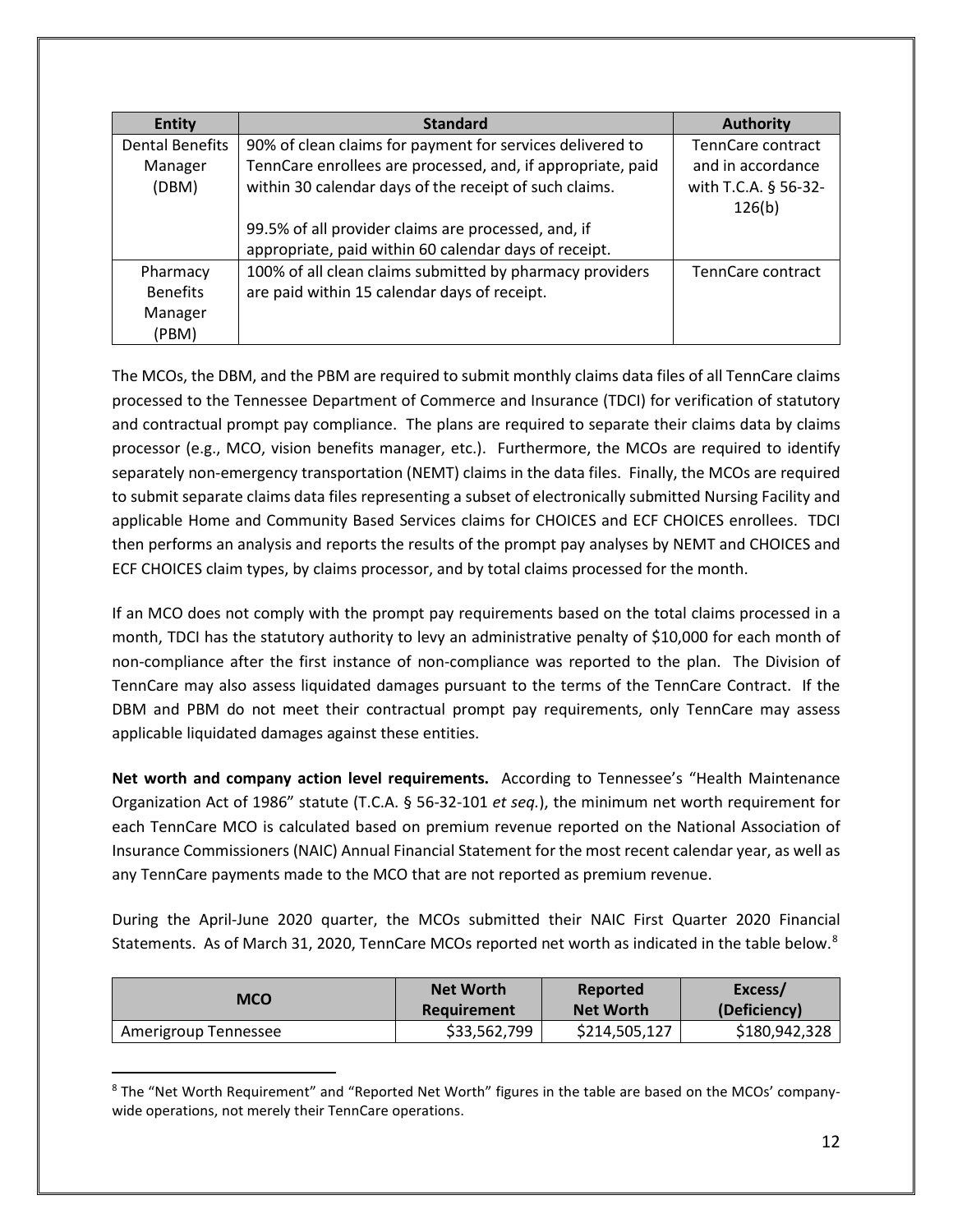| <b>MCO</b>                            | <b>Net Worth</b>   | <b>Reported</b>  | Excess/       |
|---------------------------------------|--------------------|------------------|---------------|
|                                       | <b>Requirement</b> | <b>Net Worth</b> | (Deficiency)  |
| UnitedHealthcare Plan of the River    | \$77,500,193       | \$618,659,722    | \$541,159,529 |
| Valley (UnitedHealthcare Community    |                    |                  |               |
| Plan)                                 |                    |                  |               |
| Volunteer State Health Plan (BlueCare | \$56,256,150       | \$461,848,405    | \$405,592,255 |
| & TennCare Select)                    |                    |                  |               |

During the April-June 2020 quarter, the MCOs were also required to comply with Tennessee's "Risk-Based Capital for Health Organizations" statute (T.C.A. § 56-46-201 *et seq.*). Risk-based capital (RBC) involves a method of calculating the minimum amount of capital necessary for a health entity to support its overall business operations depending on its size and risk profile. A health entity with a higher amount of risk is required to hold a higher amount of capital. The RBC statute gives TDCI the authority and mandate to use preventive and corrective measures that vary depending on the amount of capital deficiency indicated by the RBC calculations. A "Company Action Level" deficiency (defined at T.C.A. § 56-46-203(a)) would require the submission of a plan to correct the entity's capital deficiency.

All TennCare MCOs met their minimum net worth requirements and Company Action Level requirements as of March 31, 2020.

## **Success of Fraud Detection and Prevention**

The mission of the Tennessee Office of Inspector General (OIG) is to identify, investigate, prosecute, and arrest persons who commit fraud or abuse against the TennCare program and to recoup money owed to the State of Tennessee.The OIG receives case information from a variety of sources, including local law enforcement, the Division of TennCare, Health Related Boards, the Department of Human Services (DHS), other State agencies, health care providers, MCCs, and the general public via the OIG website, fax, written correspondence, and phone calls to the OIG hotline. Cases adjudicated during a particular fiscal year may have no relationship to dates of arrest during the same year. Selected statistics for the fourth quarter of Fiscal Year 2020 furnished for this report by the OIG are as follows:

| <b>Fraud and Abuse Allegations</b>                           | <b>Fourth Quarter FY 2020</b> |
|--------------------------------------------------------------|-------------------------------|
| <b>Fraud Allegations</b>                                     | 885                           |
| Abuse Allegations*                                           | 44                            |
| <b>Arrest/Conviction/Judicial Diversion</b><br><b>Totals</b> | <b>Fourth Quarter FY 2020</b> |
| Arrests                                                      | 4                             |
| Convictions                                                  | 3                             |
| <b>Judicial Diversions</b>                                   |                               |

*\* Abuse cases may be referred to the appropriate Managed Care Contractor (MCC), the Division of TennCare, or DHS for further review/action.*